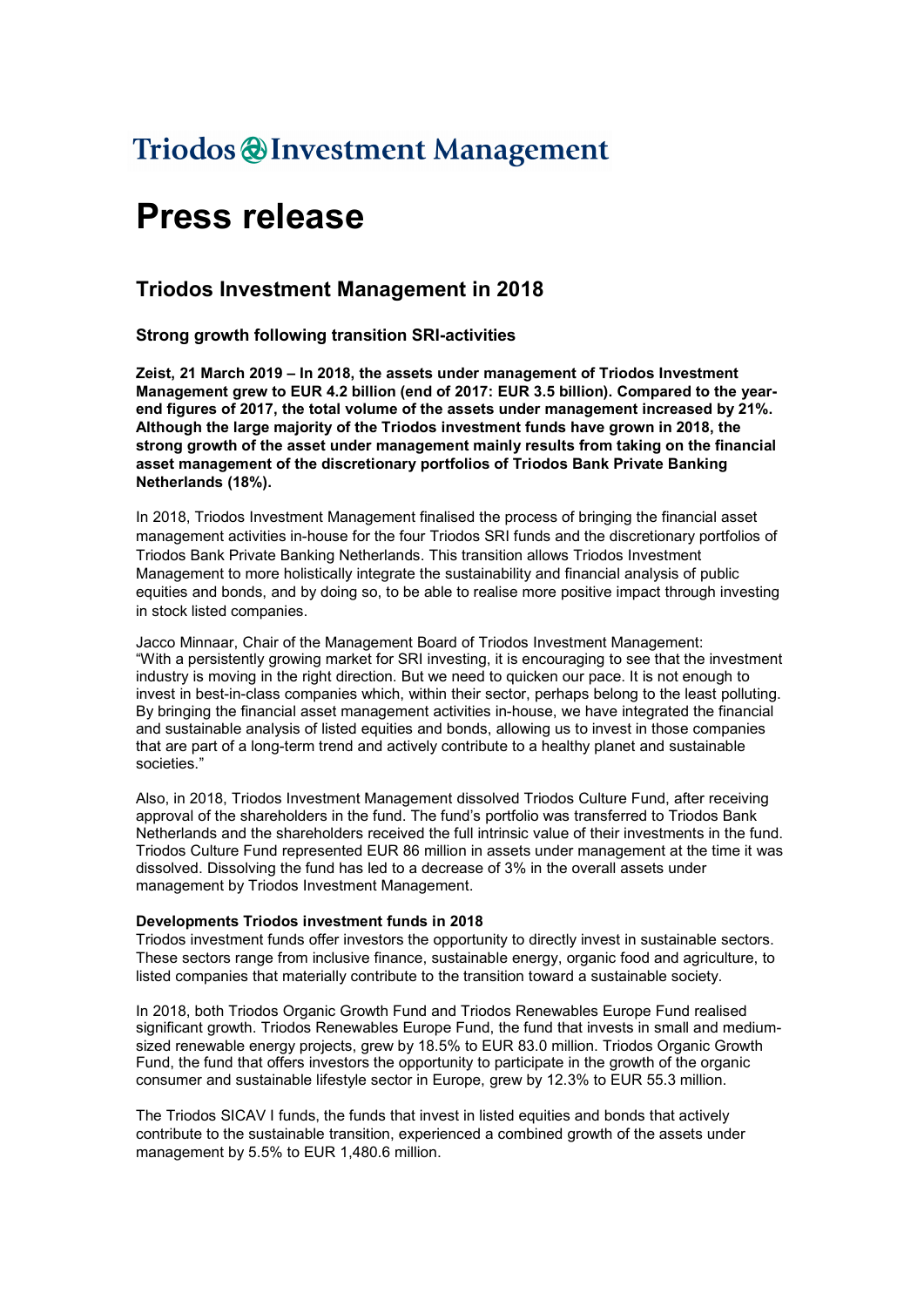Triodos Fair Share Fund and Triodos Microfinance Fund, the funds that invest in financial institutions in emerging markets, realised a growth of respectively 3.5% to EUR 365.6 million and 3.6% to EUR 381.6 million.

Triodos Groenfonds, the fund that invests in green projects that promote sustainable development, grew its assets under management by 4.1% to EUR 884.9 million.

Triodos Multi Impact Fund, the Triodos fund-of-funds, was the only fund that experienced net outflow in 2018. The assets under management decreased by 17.4% to EUR 37.8 million.

The SFRE Fund invested all uninvested capital in 2018. As per the end of 2018 the fund's net asset value was EUR 34.9 million. As per the first of January 2018, Triodos Investment Management has taken on the fund management of this fund. The SFRE Fund was launched in March 2015 by the Global Alliance for Banking on Values (GABV). It is the first global openended investment fund created to deploy long-term and mission aligned capital to values-based banks.

#### Returns

Based on net asset value the performance as per the last trading date of 2018 was:

| <b>Fund</b>                                            | 1-year   | 3-year  | 5-year |
|--------------------------------------------------------|----------|---------|--------|
| Triodos Groenfonds*                                    | 0,3%     | 1,3%    | 1,7%   |
| Triodos Fair Share Fund**                              | 4,1%     | 2,8%    | 3,2%   |
| Triodos Microfinance Fund (I-cap share class)          | 4.4%     | 3,2%    | 3,8%   |
| Triodos Organic Growth Fund (Q-dis share class)        | $-6,7%$  | 3,2%    | 2,4%   |
| Triodos Renewables Europe Fund (Z-cap share class)**** | 9,5%     | 2,9%    | 3,5%   |
| Triodos Sustainable Equity Fund (Z-dis share class)**  | $-2.0\%$ | 1,4%    | 7,3%   |
| Triodos Sustainable Mixed Fund (Z-dis share class)**   | $-0.9%$  | 1,0%    | 4,3%   |
| Triodos Sustainable Pioneer Fund (Z-cap share class)** | $-11,3%$ | $-2,8%$ | 5,4%   |
| Triodos Sustainable Bond Fund (Z-dis share class)**    | $-0.0%$  | 0,9%    | 2,1%   |
| Triodos Multi Impact Fund (Z-dis share class) ***      | $-0,8%$  | 0,2%    |        |
| SFRE Fund***** (A-USD share class)                     | $-2.7\%$ | $-9.9%$ |        |

Return including reinvestment of dividends, excluding potential fiscal benefit for investors.

- \*\* Return including reinvestment of dividends.
- \*\*\* This fund was launched on 1 December 2015. The 5-year return is therefore not available.
- \*\*\*\* Return including reinvestment of realised gains.

\*\*\*\*\* This fund was launched in March 2015. The 5-year return is therefore not available.

Triodos Renewables Europe Fund realised a return of 9.5% during 2018. This good performance was partly the result of operational improvements made for several assets in the portfolio and the higher than anticipated proceeds from the sale of two projects.

In the fourth quarter of 2018, the SICAV I funds were confronted with falling equity prices, as was the entire industry. As a result of a defensive positioning while facing volatile markets, the four SRI funds were able to deliver relatively good performances compared to the market.

Triodos Organic Growth Fund's negative return of -6.7% is mostly the result of challenging performances of the two Danish companies in the portfolio. The negative performance of -0.8% of Triodos Multi Impact Fund, the Triodos fund-of-funds, is mostly explained by the previously mentioned negative returns of some funds and the low-interest environment. The negative return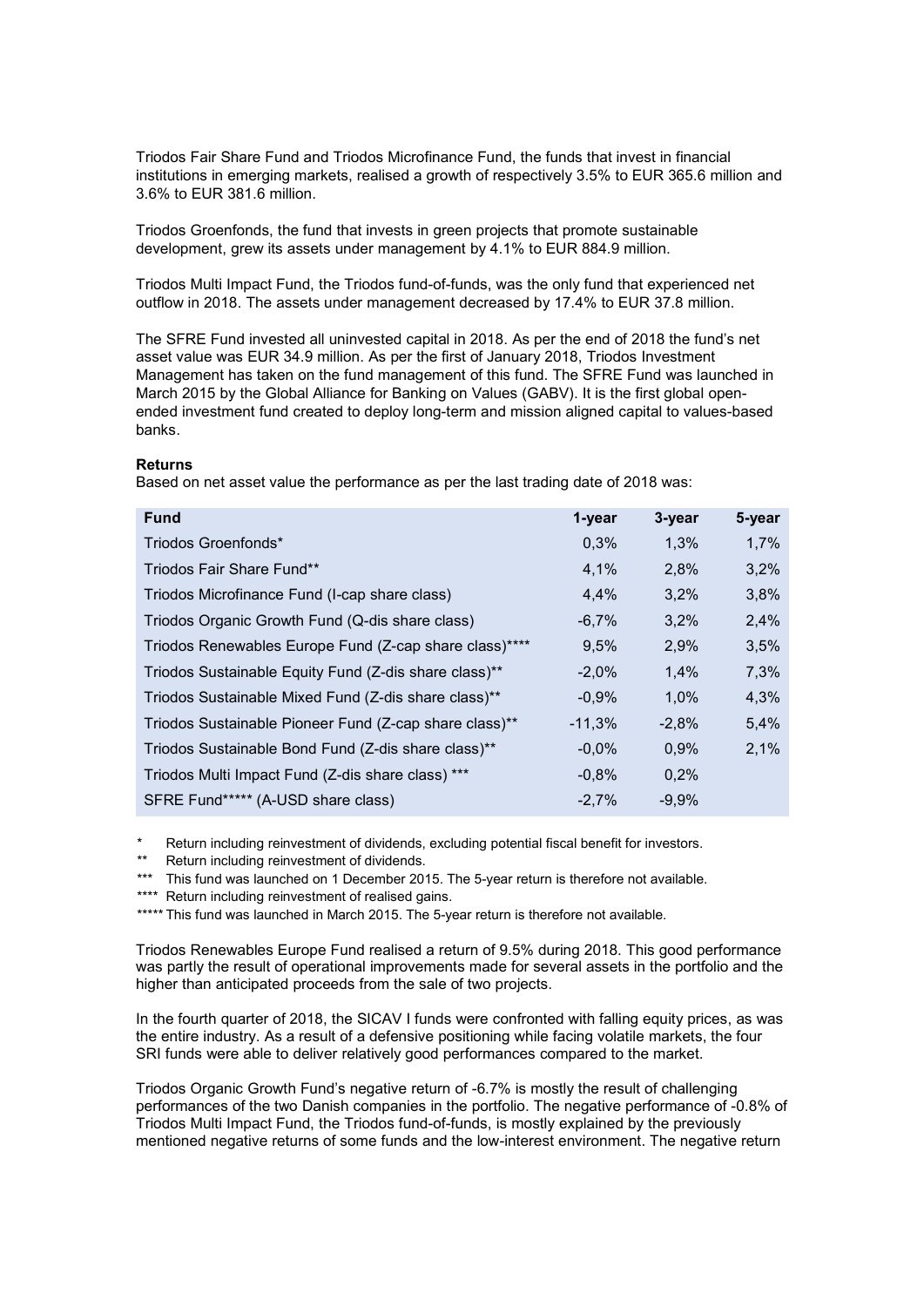of SFRE Fund of -2.7% is for a large part the result of FX fluctuations, predominantly due to a depreciation of the British pound resulting from Brexit.

The returns of the other funds were in line with expectations.

#### Impact Triodos investment funds

Triodos Investment Management's mission is to make money work for positive social, environmental and cultural change. Through our investments we create positive social, economic and cultural impact in order to contribute to accelerating the transition towards a more sustainable society.

In 2018 this meant:

- contributing to the avoidance of over 2.0 million tonnes of CO2 emissions (2017: 1.5 million) of which 0.4 million tonnes can be attributed to Triodos' financing in the renewable energy projects and, with a total generating capacity of 1,885 MW clean energy, producing the equivalent of the electricity needs of 1,687,000 households worldwide (2017: 733,000);
- over 104,000 smallholder farmers (2017: 146,000) in 13 emerging market countries worldwide were paid directly and fairly upon delivery of their harvest through trade-finance facilities, bringing 12 different agricultural products to international markets from 56,000 hectares of certified organic farmland (2017: 60,000) and an additional 24,000 hectares in conversion (2017: 17,000);
- that the organically managed land on the European farms which Triodos Investment Management financed could produce the equivalent of 8.8 million meals, or enough food to provide a sustainable diet for approximately 8,100 people (2017: 7,300). Together approximately 10,400 hectares of organic farmland was financed across Europe;
- increasing the quality and sustainability of the built environment through the management of a portfolio of sustainable buildings amounting to more than 136,960m2 for office and other commercial space (2017: 77,000m2), that emit almost 33% less CO2 than the average for buildings;
- providing finance to 103 emerging and well-established financial institutions working for inclusive finance in Latin America, Asia and Africa. These institutions reached approximately 19.2 million customers borrowing for a better quality of life (2017: 20.3 million). Approximately 11.1 million people living on low incomes use savings services offered by these institutions (2017: 15.1 million).

More detailed information on the financial performance of the above-mentioned funds is available through the fund's semi-annual reports, including the audited annual accounts, which will be published on 23 April 2019 via www.triodos-im.com.

#### About Triodos Investment Management

Triodos Investment Management connects a broad range of investors who want to make their money work for lasting, positive change with innovative entrepreneurs and sustainable businesses doing just that. In doing so, we serve as a catalyst in sectors that are key in the transition to a world that is fairer, more sustainable and humane.

With our highly professional investment teams, we have built up in-depth knowledge throughout our 25 years of impact investing in sectors such as Energy & Climate, Inclusive Finance, Sustainable Food & Agriculture and Sustainable Real Estate. We also invest in listed companies that materially contribute to the transition toward a sustainable society. Assets under management as per end 2018: EUR 4.2 billion.

Triodos Investment Management is a globally active impact investor and consists of Triodos Investment Management BV and Triodos Investment & Advisory Services BV, both wholly-owned subsidiaries of Triodos Bank NV.

<sup>-----------------</sup> *Note for the editor:*